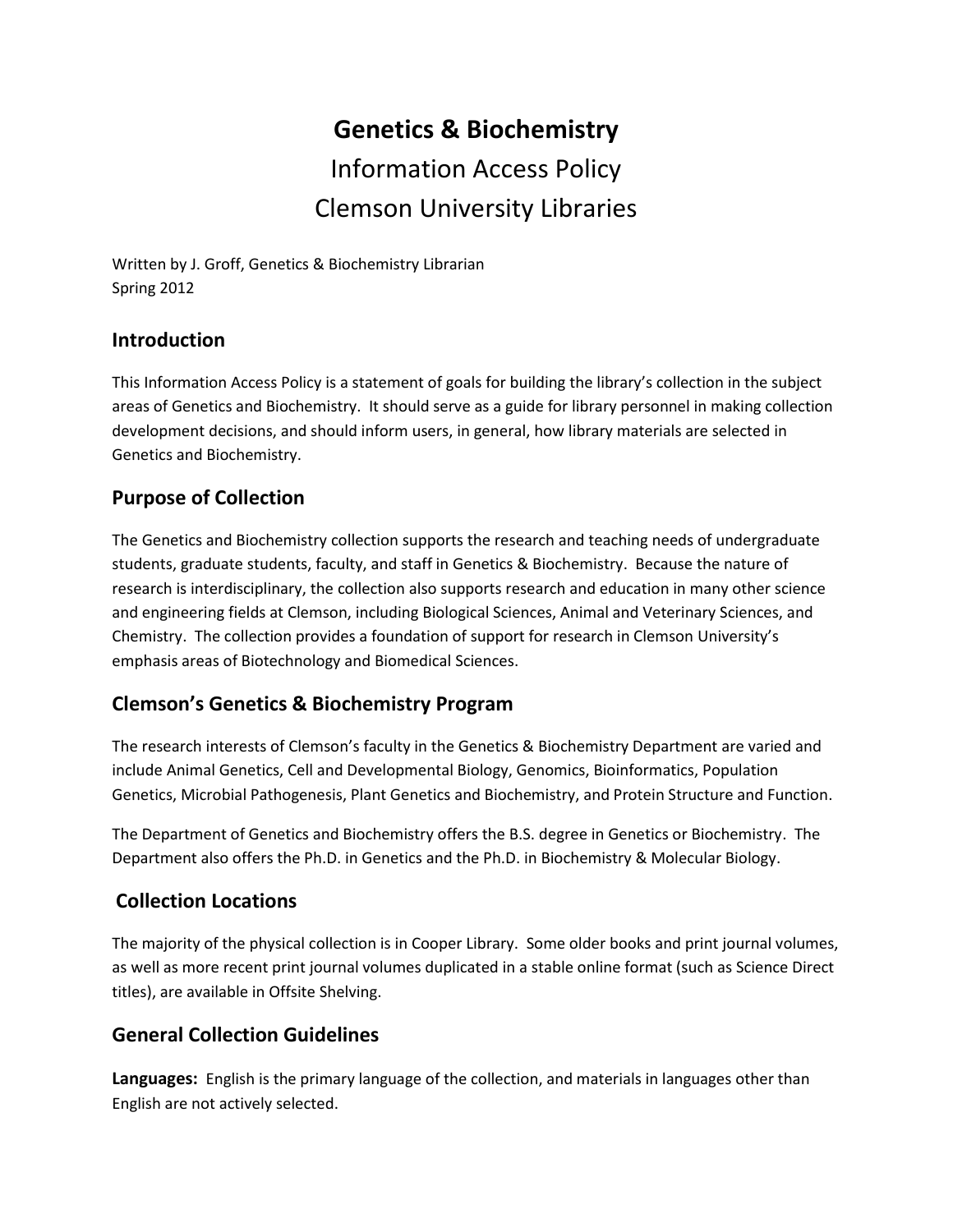**Geographic Guidelines:** No geographical limitations will be placed on the acquisition of genetics and biochemistry materials.

**Chronological Guidelines:** Emphasis is on current research and development, but retrospective collecting may also be done at the request of faculty in support of their research and teaching.

**Types of Materials Selected:** Emphasis is on research materials and materials to support Clemson's Genetics & Biochemistry curricula. The collection includes monographs, journals and other serials, reference works, indexes and abstracts, and data collections. Graduate level texts are acquired extensively, while basic undergraduate textbooks whose primary function is instruction are usually excluded. Biographies and books on the history of Genetics & Biochemistry are acquired very selectively. Materials published by Clemson University authors are also acquired selectively. Indexes and abstracts are licensed as online databases; Web of Science, Biosis, MEDLINE, Zoological Record, and Agricola are examples of key databases for researchers in Genetics & Biochemistry. Given that access to Genetics and Biochemistry journals is key to the success of Clemson researchers in many areas of science and engineering, every effort will be made to increase the size of Clemson's journals collection in Genetics and Biochemistry.

**Format of Materials:** No format is excluded. For journals, indexes, reference works, and data collections, the online versions are preferred. Books and book series are increasingly purchased in electronic format. Duplication of formats will largely be avoided.

**Library of Congress Classifications:** The predominant LC classifications of the collection are included in the following table. There is considerable interdisciplinary coverage with other degree areas in the Biological Sciences, especially with animal science, so supporting materials will be purchased in other LC Subclasses.

| <b>LC Class</b> | Subject             |
|-----------------|---------------------|
| QH359-425       | Evolution           |
| QH426-470       | Genetics            |
| QH471-489       | Reproduction        |
| QP501-801       | Animal biochemistry |

#### **Selection Tools**

Faculty input and research interests will be given the highest priority in selection decisions. In addition, circulation statistics, publisher catalogs, and book reviews will be used in selecting monographs. Impact factors and available journal usage statistics may play a role in journal selection decisions. Interlibrary Loan requests will also be monitored so that materials frequently requested from other institutions may be purchased.